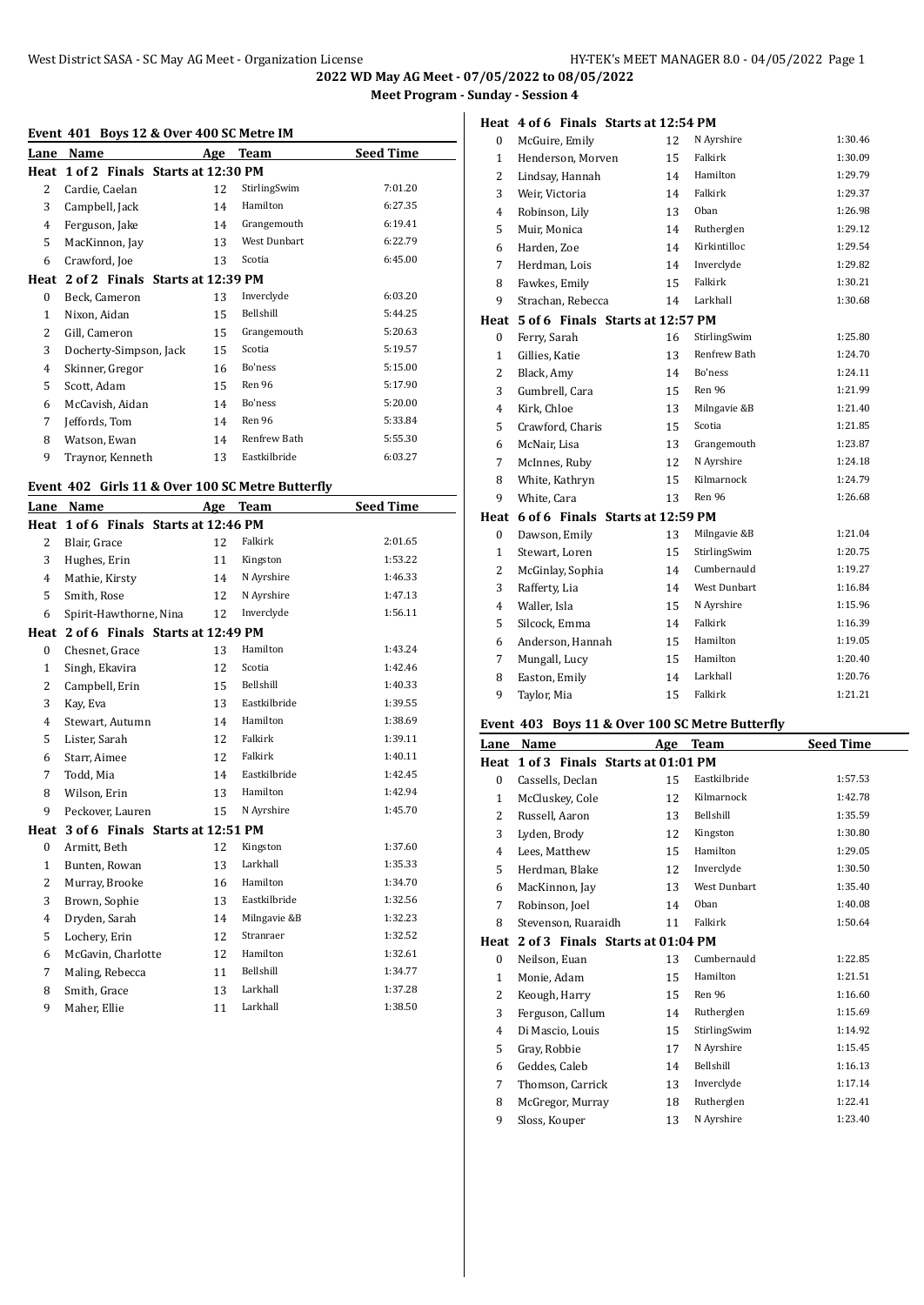**2022 WD May AG Meet - 07/05/2022 to 08/05/2022 Meet Program - Sunday - Session 4**

# **Heat 3 Finals (#403 Boys 11 & Over 100 SC Metre Butterfly)**

| $\Omega$ | Jack, Bradley      | 16 | Falkirk          | 1:13.36 |
|----------|--------------------|----|------------------|---------|
| 1        | Lilly, Nathan      | 17 | <b>Bellshill</b> | 1:11.08 |
| 2        | Stevenson, Ewan    | 14 | Falkirk          | 1:09.51 |
| 3        | McLaughlin, Kayden | 15 | Scotia           | 1:07.40 |
| 4        | Parker, Sean       | 16 | Cumbernauld      | 1:05.78 |
| 5        | Black, Alex        | 16 | Bo'ness          | 1:06.97 |
| 6        | Morrison. Cole     | 16 | StirlingSwim     | 1:09.29 |
| 7        | McGhee, Murrav     | 19 | Kilmarnock       | 1:10.96 |
| 8        | Collins, Ethan     | 13 | <b>Bellshill</b> | 1:12.70 |
| 9        | Singh, Eklavya     | 15 | Scotia           | 1:13.42 |

#### **Event 404 Girls 11 & Over 200 SC Metre Freestyle**

| Lane             | Name                                  | <u>Age</u> | Team         | <u>Seed Time</u> |
|------------------|---------------------------------------|------------|--------------|------------------|
| Heat             | 1 of 4 Finals Starts at 01:09 PM      |            |              |                  |
| $\mathbf{0}$     | Brown, Emma                           | 15         | Kirkintilloc | 3:00.19          |
| $\mathbf{1}$     | Colvin, Chloe-Ann                     | 15         | Scotia       | 2:57.43          |
| $\overline{2}$   | Fair, Eva                             | 15         | Milngavie &B | 2:52.70          |
| 3                | McLeod, Lucy                          | 15         | Grangemouth  | 2:46.13          |
| $\overline{4}$   | Stuart, Kate                          | 13         | N Ayrshire   | 2:35.31          |
| 5                | Howat, Liadan                         | 15         | Cumbernauld  | 2:43.63          |
| 6                | Thomson, Abigail                      | 18         | Kingston     | 2:52.44          |
| $\overline{7}$   | Homfray, Astrid                       | 15         | StirlingSwim | 2:55.29          |
| 8                | Cuthbertson, Emma                     | 15         | Bellshill    | 2:58.62          |
| 9                | Pilkington~, Laura                    | 25         | Grangemouth  | 3:49.44          |
|                  | Heat 2 of 4 Finals Starts at 01:14 PM |            |              |                  |
| 0                | Forrest, Cara                         | 16         | Rutherglen   | 2:33.62          |
| $\mathbf{1}$     | Gardner, Samantha                     | 17         | Ren 96       | 2:33.10          |
| $\overline{2}$   | Stewart, Loren                        | 15         | StirlingSwim | 2:32.80          |
| 3                | Noonan, Grace                         | 15         | Milngavie &B | 2:31.97          |
| 4                | Dawson, Emily                         | 13         | Milngavie &B | 2:30.66          |
| 5                | Hardie, Sophie                        | 15         | Stranraer    | 2:30.92          |
| 6                | Binnie, Emma                          | 13         | N Ayrshire   | 2:32.58          |
| 7                | Falconer, Erin                        | 16         | Bellshill    | 2:33.00          |
| 8                | Binning, Molly                        | 13         | Ren 96       | 2:33.19          |
| 9                | Chambers, Emma                        | 15         | Cumbernauld  | 2:33.71          |
| Heat             | 3 of 4 Finals Starts at 01:17 PM      |            |              |                  |
| $\mathbf{0}$     | Barton, Millie                        | 14         | Bellshill    | 2:29.64          |
| $\mathbf{1}$     | Gumbrell, Cara                        | 15         | Ren 96       | 2:28.52          |
| $\overline{2}$   | Semple, Chloe                         | 13         | Rutherglen   | 2:28.02          |
| 3                | Frame, Caitlin                        | 15         | Grangemouth  | 2:27.50          |
| $\overline{4}$   | Easton, Emily                         | 14         | Larkhall     | 2:26.36          |
| 5                | Ferris, Eireann                       | 14         | Cumbernauld  | 2:27.20          |
| 6                | Rafferty, Lia                         | 14         | West Dunbart | 2:27.82          |
| 7                | Barrowman, Emma                       | 15         | Stranraer    | 2:28.40          |
| 8                | Chan, Evie                            | 12         | N Ayrshire   | 2:29.15          |
| 9                | Haak, Amelie                          | 16         | Scotia       | 2:29.70          |
| Heat             | 4 of 4 Finals Starts at 01:21 PM      |            |              |                  |
| $\boldsymbol{0}$ | Chan, Caelin                          | 14         | N Ayrshire   | 2:24.52          |
| $\mathbf{1}$     | Fawkes, Emily                         | 15         | Falkirk      | 2:24.27          |
| $\overline{c}$   | Hill, Abigail                         | 15         | Milngavie &B | 2:23.67          |
| 3                | Coulter, Erin                         | 14         | Hamilton     | 2:23.02          |
| 4                | Brennan, Katie                        | 17         | Bellshill    | 2:19.84          |
| 5                | Montgomery, Tara                      | 16         | StirlingSwim | 2:23.00          |
| 6                | Alison, Sophie                        | 14         | West Dunbart | 2:23.46          |
| 7                | Silcock, Emma                         | 14         | Falkirk      | 2:23.94          |
| 8                | Nimmo, Lucy                           | 15         | Bellshill    | 2:24.31          |
| 9                | Henderson, Iona                       | 15         | Rutherglen   | 2:25.54          |

| <b>Reserves</b> |                     |                                                 |           |
|-----------------|---------------------|-------------------------------------------------|-----------|
| 1               | McGavin, Rachel     | Hamilton<br>14                                  | 2:31.51   |
| 2               | Brooks, Niamh       | Eastkilbride<br>13                              | 2:39.03   |
| 3               | Hall, Ellie         | Milngavie &B<br>13                              | 2:39.75   |
|                 |                     | Event 405 Boys 11 & Over 200 SC Metre Freestyle |           |
| Lane            | <b>Name</b>         | Age<br><b>Team</b>                              | Seed Time |
|                 |                     | Heat 1 of 4 Finals Starts at 01:24 PM           |           |
| 3               | Fawkes, Elliot      | Falkirk<br>12                                   | 3:35.77   |
| 4               | Dormer, Zachary     | Falkirk<br>11                                   | 3:04.82   |
| 5               | Robinson, Joel      | Oban<br>14                                      | 3:11.15   |
|                 |                     | Heat 2 of 4 Finals Starts at 01:29 PM           |           |
| 1               | Campbell, Jack      | Hamilton<br>14                                  | 2:51.82   |
| 2               | Aaen $\sim$ , Bjorn | Hamilton<br>15                                  | 2:47.62   |
|                 |                     |                                                 |           |

| 3              | Thomson, Carrick                 | 13 | Inverclyde          | 2:44.10 |
|----------------|----------------------------------|----|---------------------|---------|
| 4              | MacKinnon, Jay                   | 13 | <b>West Dunbart</b> | 2:42.39 |
| 5              | Saunderson, Kyle                 | 13 | N Ayrshire          | 2:43.21 |
| 6              | Binnie, Dean                     | 13 | N Ayrshire          | 2:44.15 |
| 7              | Cardie, Caelan                   | 12 | StirlingSwim        | 2:48.66 |
| 8              | Bonner, Layton                   | 12 | Inverclyde          | 2:55.36 |
| Heat           | 3 of 4 Finals Starts at 01:33 PM |    |                     |         |
| $\bf{0}$       | Campbell, Keir                   | 14 | Grangemouth         | 2:35.40 |
| 1              | McMahon, Ewan                    | 15 | Falkirk             | 2:34.90 |
| 2              | Herdman, Blake                   | 12 | Inverclyde          | 2:31.90 |
| 3              | Neilson, Euan                    | 13 | Cumbernauld         | 2:31.33 |
| 4              | McMillan, Cameron                | 13 | Renfrew Bath        | 2:28.32 |
| 5              | Beck, Cameron                    | 13 | Inverclyde          | 2:30.45 |
| 6              | Sloss, Kouper                    | 13 | N Ayrshire          | 2:31.80 |
| 7              | Monie, Adam                      | 15 | Hamilton            | 2:32.33 |
| 8              | Hamill, Cameron                  | 14 | N Ayrshire          | 2:35.00 |
| 9              | Mathie, Fraser                   | 17 | N Ayrshire          | 2:40.18 |
| Heat           | 4 of 4 Finals Starts at 01:37 PM |    |                     |         |
| $\bf{0}$       | Watson, Ewan                     | 14 | Renfrew Bath        | 2:25.97 |
| $\mathbf{1}$   | Lees, Matthew                    | 15 | Hamilton            | 2:22.20 |
| $\overline{2}$ | Ferguson, Callum                 | 14 | Rutherglen          | 2:14.04 |
| 3              | Jeffords, Tom                    | 14 | Ren 96              | 2:11.51 |
| 4              | Thomson, Adam                    | 15 | Kilmarnock          | 2:10.68 |
| 5              | Carlyle, Robbie                  | 16 | Bellshill           | 2:11.50 |
| 6              | Barghati, Dean                   | 14 | Hamilton            | 2:11.94 |
| 7              | Jeffrey, Zac                     | 16 | Ren 96              | 2:18.13 |
| 8              | Steele, Aaron                    | 15 | Eastkilbride        | 2:22.77 |
| 9              | McLaughlin, Kayden               | 15 | Scotia              | 2:27.88 |

# **Event 406 Girls 11 & Over 50 SC Metre Breaststroke**

| Lane     | Name                                  | Age | Team                | <b>Seed Time</b> |
|----------|---------------------------------------|-----|---------------------|------------------|
|          | Heat 1 of 8 Finals Starts at 01:40 PM |     |                     |                  |
| $\Omega$ | Pilkington $\sim$ , Laura             | 25  | Grangemouth         | 1:01.39          |
| 1        | McLaughlin, Meghan                    | 14  | Falkirk             | 56.35            |
| 2        | MacGregor, Nina                       | 14  | StirlingSwim        | 54.50            |
| 3        | Mathie, Kirsty                        | 14  | N Ayrshire          | 52.62            |
| 4        | Carre, Megan                          | 14  | Oban                | 51.04            |
| 5        | Young, Carla                          | 15  | N Ayrshire          | 51.84            |
| 6        | Mullen. Aoife                         | 14  | Airdrie&monk        | 52.85            |
| 7        | McArdle, Holly                        | 14  | West Dunbart        | 54.86            |
| 8        | Roberts, Niamh                        | 14  | Rutherglen          | 58.46            |
| 9        | Patrick, Olivia                       | 14  | <b>West Dunbart</b> | 1:04.98          |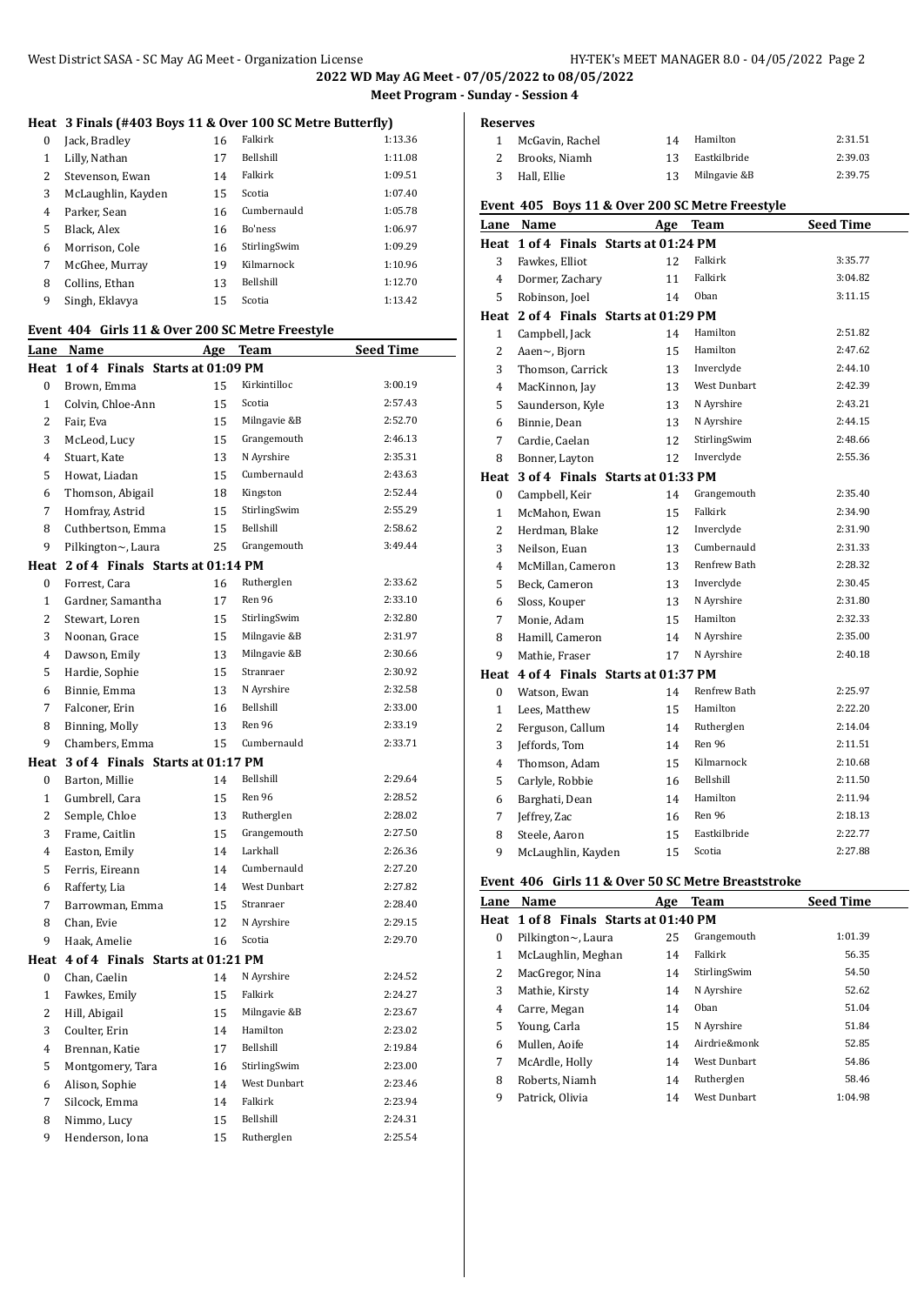**2022 WD May AG Meet - 07/05/2022 to 08/05/2022 Meet Program - Sunday - Session 4**

|                | Heat 2 Finals (#406 Girls 11 & Over 50 SC Metre Breaststroke) |    |              |       |
|----------------|---------------------------------------------------------------|----|--------------|-------|
| $\bf{0}$       | Larkin, Lucy                                                  | 14 | Airdrie&monk | 50.17 |
| 1              | Lister, Sarah                                                 | 12 | Falkirk      | 50.03 |
| $\overline{2}$ | Campbell, Erin                                                | 15 | Bellshill    | 49.55 |
| 3              | McGuire, Emily                                                | 12 | N Ayrshire   | 48.61 |
| 4              | Gill, Amy                                                     | 12 | Grangemouth  | 48.48 |
| 5              | Doonin, Franki                                                | 12 | Larkhall     | 48.54 |
| 6              | Maclean, Holly                                                | 13 | StirlingSwim | 49.32 |
| 7              | Stark, Sophie                                                 | 13 | Milngavie &B | 49.88 |
| 8              | Stewart, Autumn                                               | 14 | Hamilton     | 50.16 |
| 9              | Colvin, Chloe-Ann                                             | 15 | Scotia       | 50.28 |
|                | Heat 3 of 8 Finals Starts at 01:44 PM                         |    |              |       |
| 0              | Smith, Charlotte                                              | 12 | StirlingSwim | 47.85 |
| $\mathbf{1}$   | Cuthbertson, Emma                                             | 15 | Bellshill    | 47.32 |
| $\overline{2}$ | Patrick, Mairianna                                            | 13 | StirlingSwim | 46.79 |
| 3              | Fair, Eva                                                     | 15 | Milngavie &B | 46.53 |
| $\overline{4}$ | Aitkenhead, Jenna                                             | 13 | Renfrew Bath | 46.45 |
| 5              | Cuthbertson, Sophie                                           | 13 | Bellshill    | 46.52 |
| 6              | Singh, Ekavira                                                | 12 | Scotia       | 46.72 |
| 7              | Mclaughlin, Lucy                                              | 13 | Inverclyde   | 47.30 |
| 8              | Armitt, Beth                                                  | 12 | Kingston     | 47.65 |
| 9              | Steele, Ava                                                   | 12 | Falkirk      | 48.38 |
|                | Heat 4 of 8 Finals Starts at 01:46 PM                         |    |              |       |
| 0              | Lochery, Erin                                                 | 12 | Stranraer    | 45.95 |
| $\mathbf{1}$   | Bennett, Isla                                                 | 15 | Rutherglen   | 45.75 |
| 2              | Bell, Christie                                                | 15 | Airdrie&monk | 45.13 |
| 3              | Coulter, Erin                                                 | 14 | Hamilton     | 44.99 |
| 4              | Dickson, Kaysey                                               | 12 | Rutherglen   | 44.58 |
| 5              | Stuart, Kate                                                  | 13 | N Ayrshire   | 44.79 |
| 6              | Mungall, Lucy                                                 | 15 | Hamilton     | 45.00 |
| 7              | Brown, Emma                                                   | 15 | Kirkintilloc | 45.49 |
| 8              | Wilson, Erin                                                  | 13 | Hamilton     | 45.80 |
| 9              | Todd, Mia                                                     | 14 | Eastkilbride | 46.10 |
|                | Heat 5 of 8 Finals Starts at 01:48 PM                         |    |              |       |
| $\mathbf{0}$   | Patmore, Darby                                                | 14 | Cumbernauld  | 44.27 |
| $\mathbf{1}$   | Haak, Amelie                                                  | 16 | Scotia       | 44.25 |
| $\overline{2}$ | Millar, Emily                                                 | 16 | Airdrie&monk | 44.10 |
| 3              | Kay, Eva                                                      | 13 | Eastkilbride | 44.01 |
| $\overline{4}$ | Campbell, Amelia                                              | 15 | StirlingSwim | 43.60 |
| 5              | Conway, Kirsty                                                | 14 | Inverclyde   | 43.77 |
| 6              | Black, Amy                                                    | 14 | Bo'ness      | 44.09 |
| 7              | Herdman, Lois                                                 | 14 | Inverclyde   | 44.15 |
| 8              | Lindsay, Hannah                                               | 14 | Hamilton     | 44.26 |
| 9              | Gibb, Bethan                                                  | 12 | Stranraer    | 44.39 |
| Heat           | 6 of 8 Finals Starts at 01:49 PM                              |    |              |       |
| 0              | McGavin, Rachel                                               | 14 | Hamilton     | 43.38 |
| $\mathbf{1}$   | Howat, Liadan                                                 | 15 | Cumbernauld  | 43.29 |
| $\overline{c}$ | McGregor, Neve                                                | 14 | Kilmarnock   | 43.17 |
| 3              | McCardie, Honor                                               | 12 | Inverclyde   | 42.80 |
| 4              | Gibb, Lainey                                                  | 11 | Stranraer    | 42.58 |
| 5              | McNair, Lisa                                                  | 13 | Grangemouth  | 42.69 |
| 6              | Homfray, Astrid                                               | 15 | StirlingSwim | 43.00 |
| 7              | Crawford, Charis                                              | 15 | Scotia       | 43.20 |
| 8              | Wilson, Katia                                                 | 13 | Bellshill    | 43.37 |
| 9              | Gibbons, Sophie                                               | 14 | Milngavie &B | 43.50 |
|                |                                                               |    |              |       |

|                     | Heat 7 of 8 Finals Starts at 01:51 PM             |          |                        |                  |
|---------------------|---------------------------------------------------|----------|------------------------|------------------|
| $\bf{0}$            | McInnes, Ruby                                     | 12       | N Ayrshire             | 42.45            |
| $\mathbf{1}$        | Henderson, Morven                                 | 15       | Falkirk                | 42.37            |
| $\overline{2}$      | Kirk, Chloe                                       | 13       | Milngavie &B           | 41.90            |
| 3                   | McGinlay, Sophia                                  | 14       | Cumbernauld            | 41.87            |
| $\overline{4}$      | Anderson, Hannah                                  | 15       | Hamilton               | 41.50            |
| 5                   | Campbell, Orla                                    | 12       | Falkirk                | 41.66            |
| 6                   | White, Cara                                       | 13       | Ren 96                 | 41.87            |
| $\overline{7}$      | Murphy, Jenna                                     | 15       | Bellshill              | 41.90            |
| 8                   | Taylor, Mia                                       | 15       | Falkirk                | 42.44            |
| 9                   | Robinson, Lily                                    | 13       | Oban                   | 42.57            |
| Heat                | 8 of 8 Finals Starts at 01:53 PM                  |          |                        |                  |
| $\bf{0}$            | McDermott, Rose                                   | 14       | Milngavie &B           | 41.05            |
| $\mathbf{1}$        | Binning, Molly                                    | 13       | Ren 96                 | 40.90            |
| 2                   | Peckover, Lauren                                  | 15       | N Ayrshire             | 40.40            |
| 3                   | Gumbrell, Cara                                    | 15       | Ren 96                 | 40.06            |
| $\overline{4}$      | Collins, Erin                                     | 17       | Grangemouth            | 39.99            |
| 5                   | Crawford, Zoe                                     | 15       | Falkirk                | 40.00            |
| 6                   | Frame, Caitlin                                    | 15       | Grangemouth            | 40.28            |
| $\overline{7}$      | Chan, Evie                                        | 12       | N Ayrshire             | 40.50            |
| 8                   | Beetham, Anna                                     | 13       | Bo'ness                | 40.93            |
| 9                   | Falconer, Erin                                    | 16       | Bellshill              | 41.30            |
| <b>Reserves</b>     |                                                   |          |                        |                  |
|                     |                                                   |          |                        |                  |
| 1                   | Mohammed, Saira                                   | 12       | Larkhall               | 50.04            |
|                     |                                                   |          |                        |                  |
|                     | Event 407 Boys 11 & Over 50 SC Metre Breaststroke |          |                        |                  |
|                     | Lane Name                                         | Age      | <b>Team</b>            | <b>Seed Time</b> |
|                     | Heat 1 of 5 Finals Starts at 01:54 PM             |          |                        |                  |
| 3                   | Alexander, Jacob                                  | 13       | Airdrie&monk           | 57.32            |
| $\overline{4}$      | Dormer, Zachary                                   | 11       | Falkirk                | 52.49            |
| 5                   | Fawkes. Elliot                                    | 12       | Falkirk                | 53.47            |
|                     | Heat 2 of 5 Finals Starts at 01:56 PM             |          |                        |                  |
| $\mathbf{1}$        | Traynor, Callum                                   | 15       | StirlingSwim           | 51.48            |
| 2                   | Aaen~, Bjorn                                      | 15       | Hamilton               | 50.27            |
| 3                   | MacKinnon, Jay                                    | 13       | West Dunbart           | 48.49            |
| 4                   | Cent, Nicholas                                    | 12       | Kingston               | 47.87            |
| 5                   | Macgregor, Marco                                  | 14       | Oban                   | 48.45            |
| 6                   | Lyden, Brody                                      | 12       | Kingston               | 48.63            |
| 7                   | McGregor, Gordon                                  | 11       | Kilmarnock             | 50.59            |
| 8                   | Robinson, Joel                                    | 14       | Oban                   | 52.04            |
| Heat                | 3 of 5 Finals Starts at 01:58 PM                  |          |                        |                  |
| $\bf{0}$            | Cardie, Caelan                                    | 12       | StirlingSwim           | 47.23            |
| $\mathbf{1}$        | Struzik, Callum                                   | 13       | Bellshill              | 46.79            |
| $\overline{2}$<br>3 | McGregor, Murray<br>Lees, Matthew                 | 18<br>15 | Rutherglen<br>Hamilton | 44.31<br>42.94   |

4 Hamill, Cameron 14 N Ayrshire 41.94 5 Mathie, Fraser 17 N Ayrshire 42.92 Rahim, Mekaal 14 Cumbernauld 44.29 7 Herdman, Blake 12 Inverclyde 45.00 8 Thomson, Carrick 13 Inverclyde 47.01 9 Morgan, James 14 Bellshill 47.48